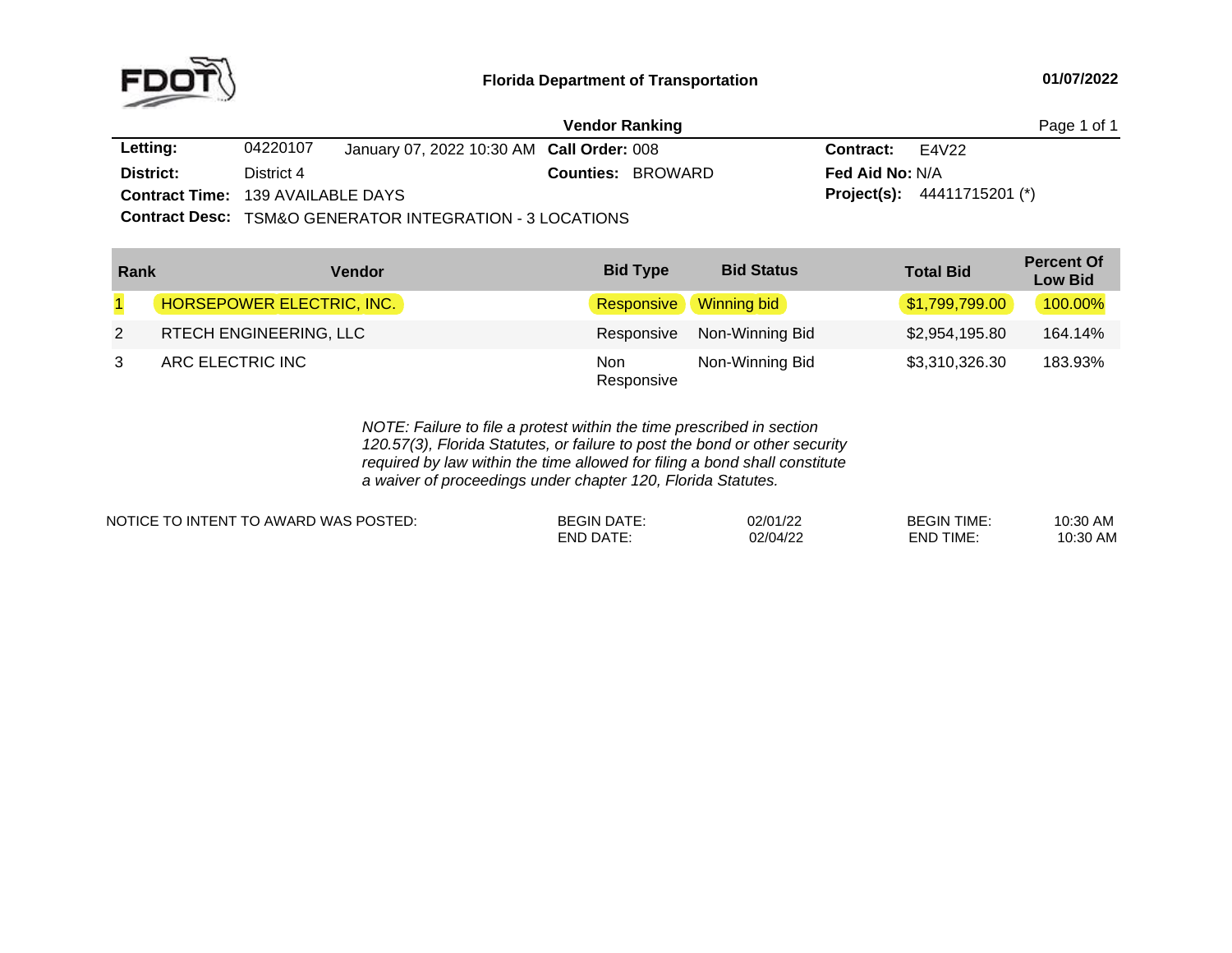

**of Bids** Page <sup>1</sup> of <sup>8</sup>

| Letting:                                 | 04220107   | January 07, 2022 | Call Order: 008  |         | <b>Contract:</b>       | E4V22                                |
|------------------------------------------|------------|------------------|------------------|---------|------------------------|--------------------------------------|
| District:                                | District 4 |                  | <b>Counties:</b> | BROWARD | <b>Fed Aid No: N/A</b> |                                      |
| <b>Contract Time: 139 AVAILABLE DAYS</b> |            |                  |                  |         |                        | <b>Project(s):</b> $44411715201$ (*) |

# TSM&O GENERATOR INTEGRATION - <sup>3</sup> LOCATIONS **Contract Descr:**

The Improvements under this Contract consist of , but are not limited to, ITS (conduit, fiber optic, communication cable,<br>multiplier sections wiseless communications of learnt leaster desurrentation), concerts (concernly s pull/splice, cabinet, wireless communications, ethernet, locator, documentation), concrete (removals, sidewalk, driveways, prestressed pole), electrical (power service, service wire, service disconnect, UPS, RPMU), traffic controller assemblies, emergency generators, and pavers, providing backup generators to power existing traffic signal cabinets and Arterial<br>— Dynamic Messaging Signs along State Road 816 (Oakland Park Boulevard) from MP 5.760 to MP 6.497, along State Road<br>842 (Broward Boulevard) from MP 4.519 to MP 5.454, and along State Boad 858 (Hallandale Boach Boulevard) fro 842 (Broward Boulevard) from MP 4.519 to MP 5.454, and along State Road 858 (Hallandale Beach Boulevard) from MP<br>2.235 to MP 2.832, for 2.269 miles in Broward County 2.235 to MP 2.832, for 2.269 miles in Broward County.

PRE-QUALIFIED: Contractor needs to be pre-qualified.

PERFORMANCE BOND: <sup>A</sup> Contract / Performance bond is required for this project.

### COMMERCIAL GENERAL LIABILITY INSURANCE:

The limits of coverage shall not be less than \$1,000,000 for each occurrence and not less than <sup>a</sup> \$5,000,000 annual general aggregate, inclusive of amounts provided by an umbrella or excess policy. The limits of coverage described herein shall apply fully to the work or operations performed under the Contract, and may not be shared with or diminished by claims unrelated to the contract. The policy/ies and coverage described herein may be subject to <sup>a</sup> deductible. Pay all deductibles as required by the policy. No policy/ies or coverage described herein may contain or be subject to a Retention or a Self-<br>Insured Retention. Insured Retention.

## INSURANCE REQUIRED FOR CONSTRUCTION AT RAILROADS:

When the Contract includes the construction of <sup>a</sup> railroad grade crossing, railroad overpass or underpass structure, or any other work or operations within the limits of the railroad right-of-way, including any encroachments thereon from work or<br>coorations in the vicinity of the railroad right of way, you shall, in addition to the insurance cov operations inoperations in the vicinity of the railroad right-of-way, you shall, in addition to the insurance coverage required pursuant to 7-<br>13.2, procure and maintain Railroad Protective Liability Coverage (ISO Form CG 00 35) where Insured and where the limits are not less than \$2,000,000 combined single limit for bodily injury and/or property damage per occurrence, and with an annual aggregate limit of not less than \$6,000,000. The railroad shall also be added along with the Department as an Additional Insured on the policy/ies procured pursuant to subsection 7-13.2. Prior to the execution of the Contract, and at all renewal periods which occur prior to final acceptance of the work, both the Department and the railroad shall be provided with an ACORD Certificate of Liability Insurance reflecting the coverage described herein. The insurance<br>described herein shall be maintained through final assentance of the work. Beth the Department and described herein shall be maintained through final acceptance of the work. Both the Department and the railroad shall be notified in writing within ten days of any cancellation, notice of cancellation, renewal, or proposed change to any policy or coverage described herein. The Department <sup>s</sup> approval or failure to disapprove any policy/ies, coverage, or ACORD Certificates shall not relieve or excuse any obligation to procure and maintain the insurance required herein, nor serve as <sup>a</sup> waiver of any rights the Department may have.

### WORKERS COMPENSATION INSURANCE

## INSURANCE FOR PROTECTION OF UTILITY OWNERS:

When the Contract involves work on or in the vicinity of utility-owned property or facilities, the utility shall be added along with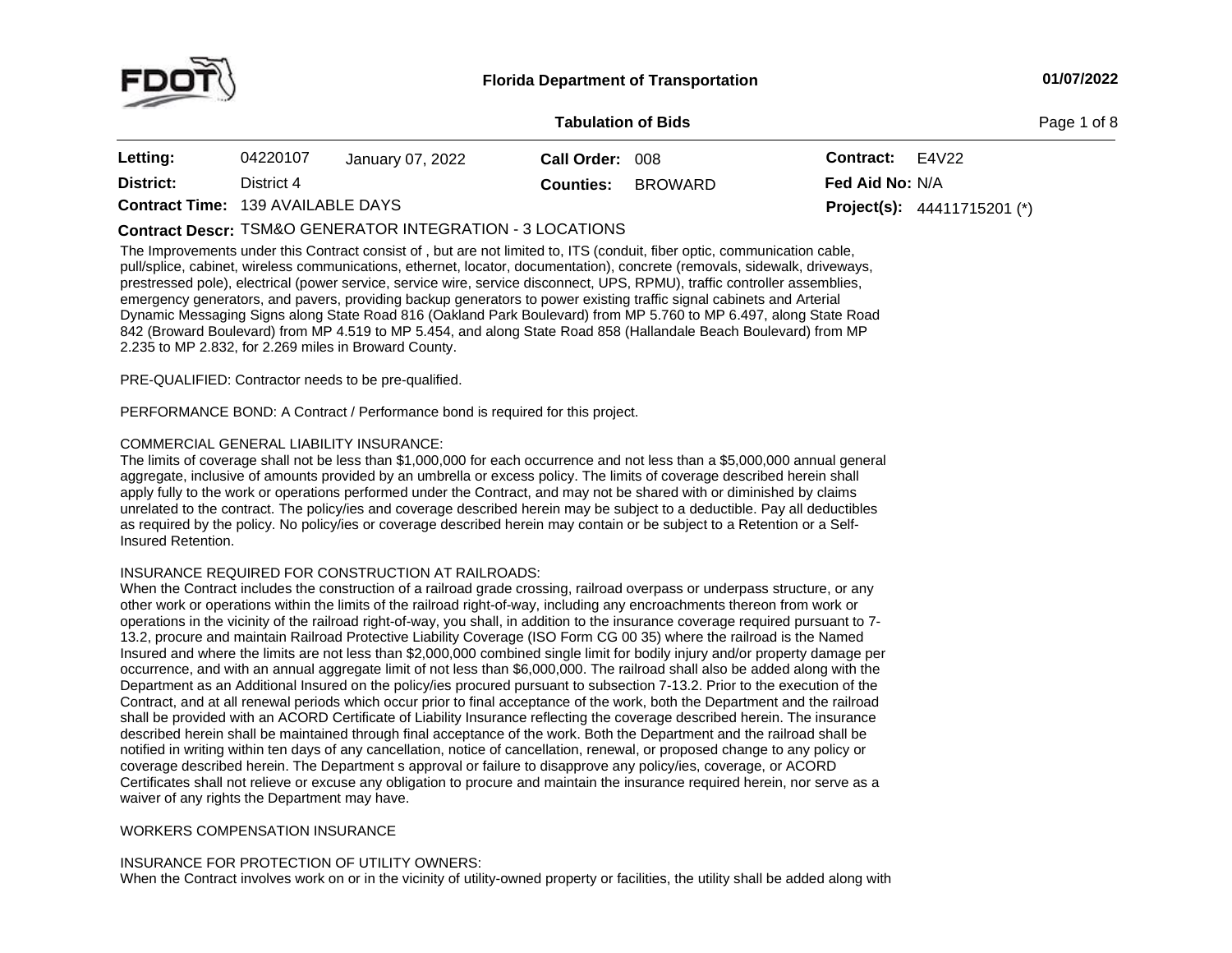

Page 2 of 8

the Department as an Additional Insured on the policy/ies procured pursuant to subsection 7-13.2. **Letting:** <sup>04220107</sup> January 07, <sup>2022</sup>**Call Order:** <sup>008</sup> **Contract:** E4V22

| Line No / Item ID<br><b>Item Description</b>                                                      | <b>Alternate</b> | Quantity<br><b>Units</b> | (1) HORSEPOWER ELECTRIC,<br>INC. |                   | (2) RTECH ENGINEERING, LLC |                   |                   | (3) ARC ELECTRIC INC |
|---------------------------------------------------------------------------------------------------|------------------|--------------------------|----------------------------------|-------------------|----------------------------|-------------------|-------------------|----------------------|
| () indicates item is bid as Lump Sum                                                              |                  |                          | <b>Unit Price</b>                | <b>Ext Amount</b> | <b>Unit Price</b>          | <b>Ext Amount</b> | <b>Unit Price</b> | <b>Ext Amount</b>    |
| <b>SECTION:</b><br>0001                                                                           |                  | Roadway                  |                                  |                   |                            |                   |                   |                      |
| 0101 1<br>0005<br>MOBILIZATION 44411715201                                                        |                  | (1.000)<br>LS            | 50,000.00000                     | 50,000.00         | 400,000.00000              | 400,000.00        | 350,000.00000     | 350,000.00           |
| 0102 1<br>0010<br><b>MAINTENANCE OF TRAFFIC</b><br>44411715201                                    |                  | (139.000)<br>DA (LS)     | 44,944.68000                     | 44,944.68         | 245,000.00000              | 245,000.00        | 250,000.00000     | 250,000.00           |
| 0102 60<br>0015<br><b>WORK ZONE SIGN</b>                                                          |                  | 6,532.000<br><b>ED</b>   | 0.40000                          | 2,612.80          | 0.50000                    | 3,266.00          | 0.75000           | 4,899.00             |
| 0102 74 1<br>0020<br>CHANNELIZING DEVICE-TYPES I, II, DI,<br>VP, DRUM, OR LCD                     |                  | 3,080.000<br>ED          | 0.15000                          | 462.00            | 0.20000                    | 616.00            | 0.65000           | 2,002.00             |
| 0025<br>0102 74 8<br>CHANNELIZING DEVICE- PEDESTRIAN<br>LCD (LONGITUDINAL CHANNELIZING<br>DEVICE) |                  | 8,244.000<br><b>FD</b>   | 0.15000                          | 1,236.60          | 0.20000                    | 1,648.80          | 0.20000           | 1,648.80             |
| 0030<br>010276<br>ARROW BOARD / ADVANCE WARNING<br><b>ARROW PANEL</b>                             |                  | 124.000<br><b>ED</b>     | 10.00000                         | 1,240.00          | 8.00000                    | 992.00            | 15.00000          | 1,860.00             |
| 010299<br>0035<br>PORTABLE CHANGEABLE MESSAGE<br>SIGN, TEMPORARY                                  |                  | 458.000<br><b>ED</b>     | 20.00000                         | 9,160.00          | 15.00000                   | 6,870.00          | 25.00000          | 11,450.00            |
| 0104 18<br>0040<br><b>INLET PROTECTION SYSTEM</b>                                                 |                  | 43.000<br>EA             | 75.00000                         | 3,225.00          | 300.00000                  | 12,900.00         | 200.00000         | 8,600.00             |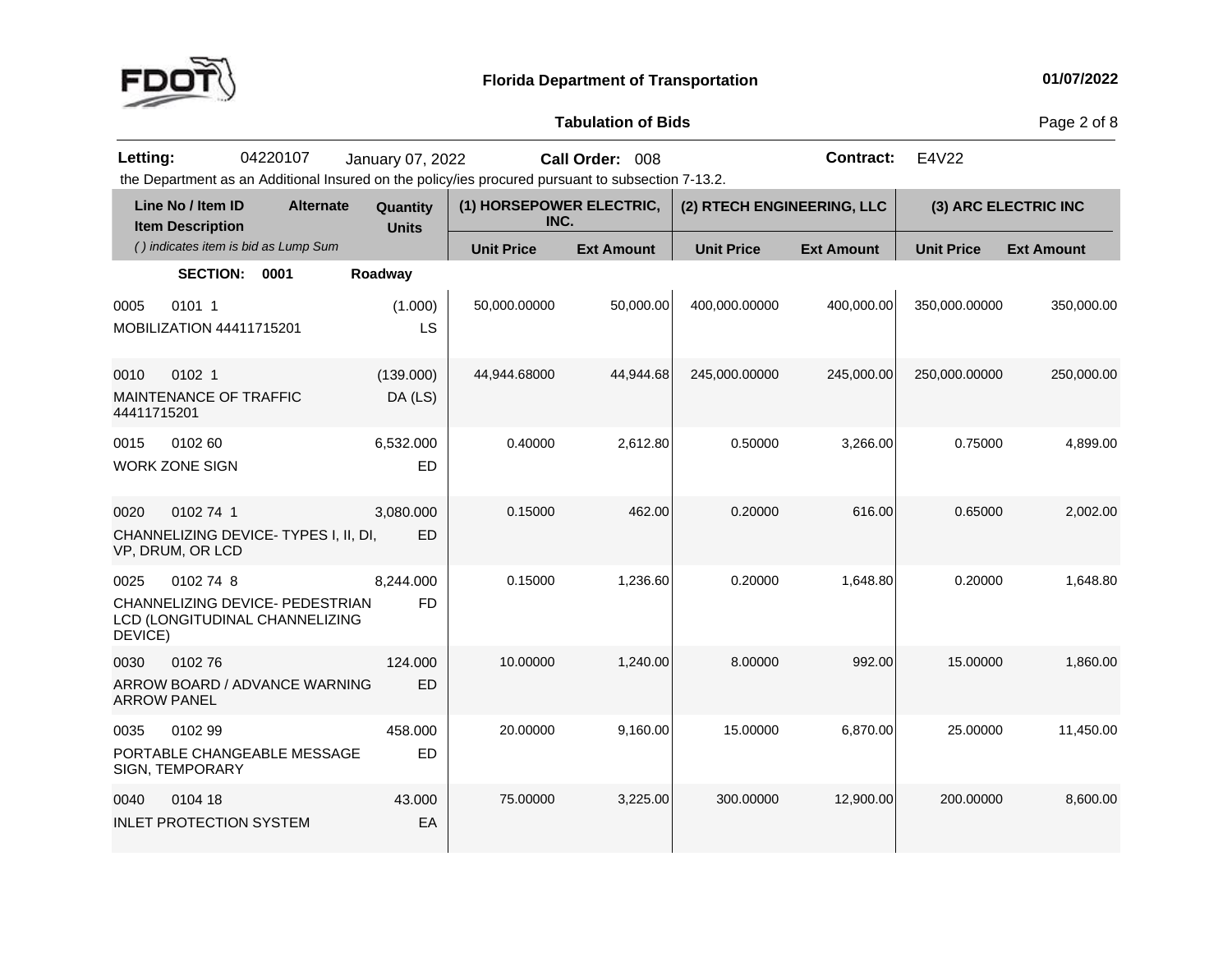

Page 3 of 8

| Letting:                                                              | 04220107                             | January 07, 2022         |                                  | Call Order: 008   |                   | <b>Contract:</b>           | E4V22             |                      |
|-----------------------------------------------------------------------|--------------------------------------|--------------------------|----------------------------------|-------------------|-------------------|----------------------------|-------------------|----------------------|
| Line No / Item ID<br><b>Item Description</b>                          | <b>Alternate</b>                     | Quantity<br><b>Units</b> | (1) HORSEPOWER ELECTRIC,<br>INC. |                   |                   | (2) RTECH ENGINEERING, LLC |                   | (3) ARC ELECTRIC INC |
|                                                                       | () indicates item is bid as Lump Sum |                          | <b>Unit Price</b>                | <b>Ext Amount</b> | <b>Unit Price</b> | <b>Ext Amount</b>          | <b>Unit Price</b> | <b>Ext Amount</b>    |
| <b>SECTION:</b>                                                       | 0001                                 | Roadway                  |                                  |                   |                   |                            |                   |                      |
| 0110 4 10<br>0045                                                     | <b>REMOVAL OF EXISTING CONCRETE</b>  | 230.000<br>SY            | 22,00000                         | 5,060.00          | 40.00000          | 9,200.00                   | 65.00000          | 14,950.00            |
| 0522 1<br>0060<br><b>CONCRETE SIDEWALK AND</b><br>DRIVEWAYS, 4" THICK |                                      | 165,000<br><b>SY</b>     | 50.00000                         | 8,250.00          | 50.00000          | 8,250.00                   | 145.00000         | 23,925.00            |
| 0522 2<br>0065<br><b>CONCRETE SIDEWALK AND</b><br>DRIVEWAYS, 6" THICK |                                      | 36.000<br><b>SY</b>      | 75,00000                         | 2.700.00          | 70.00000          | 2,520.00                   | 225.00000         | 8,100.00             |
| 0526 1 2<br>0070                                                      | PAVERS, ARCHITECTURAL, SIDEWALK      | 29,000<br><b>SY</b>      | 50.00000                         | 1,450.00          | 250.00000         | 7,250.00                   | 250.00000         | 7,250.00             |
| 0075<br>0999 25<br>NOT BID 44411715201                                | INITIAL CONTINGENCY AMOUNT, DO       | (1.000)<br>LS            | 50,000.00000                     | 50,000.00         | 50,000.00000      | 50,000.00                  | 50,000.00000      | 50,000.00            |
|                                                                       | 0001 Roadway Section Totals:         |                          |                                  | \$180,341.08      |                   | \$748,512.80               |                   | \$734,684.80         |

|                         | <b>SECTION:</b><br>0002                                              |              | <b>Intelligent Transportation System</b> |           |              |           |             |           |
|-------------------------|----------------------------------------------------------------------|--------------|------------------------------------------|-----------|--------------|-----------|-------------|-----------|
| 0080                    | 0611 1 1<br><b>ITSFM SUBSURFACE</b><br>DOCUMENTATION- PROJECT LENGTH | 2.269<br>МI  | 1,200.00000                              | 2,722.80  | 15,000.00000 | 34,035.00 | 1.500.00000 | 3,403.50  |
| 0085<br><b>ITS SITE</b> | 0611 2 2<br><b>ITSFM LOCATION DOCUMENTATION-</b>                     | 22,000<br>EA | 600,00000                                | 13,200.00 | 800.00000    | 17,600.00 | 700.00000   | 15,400.00 |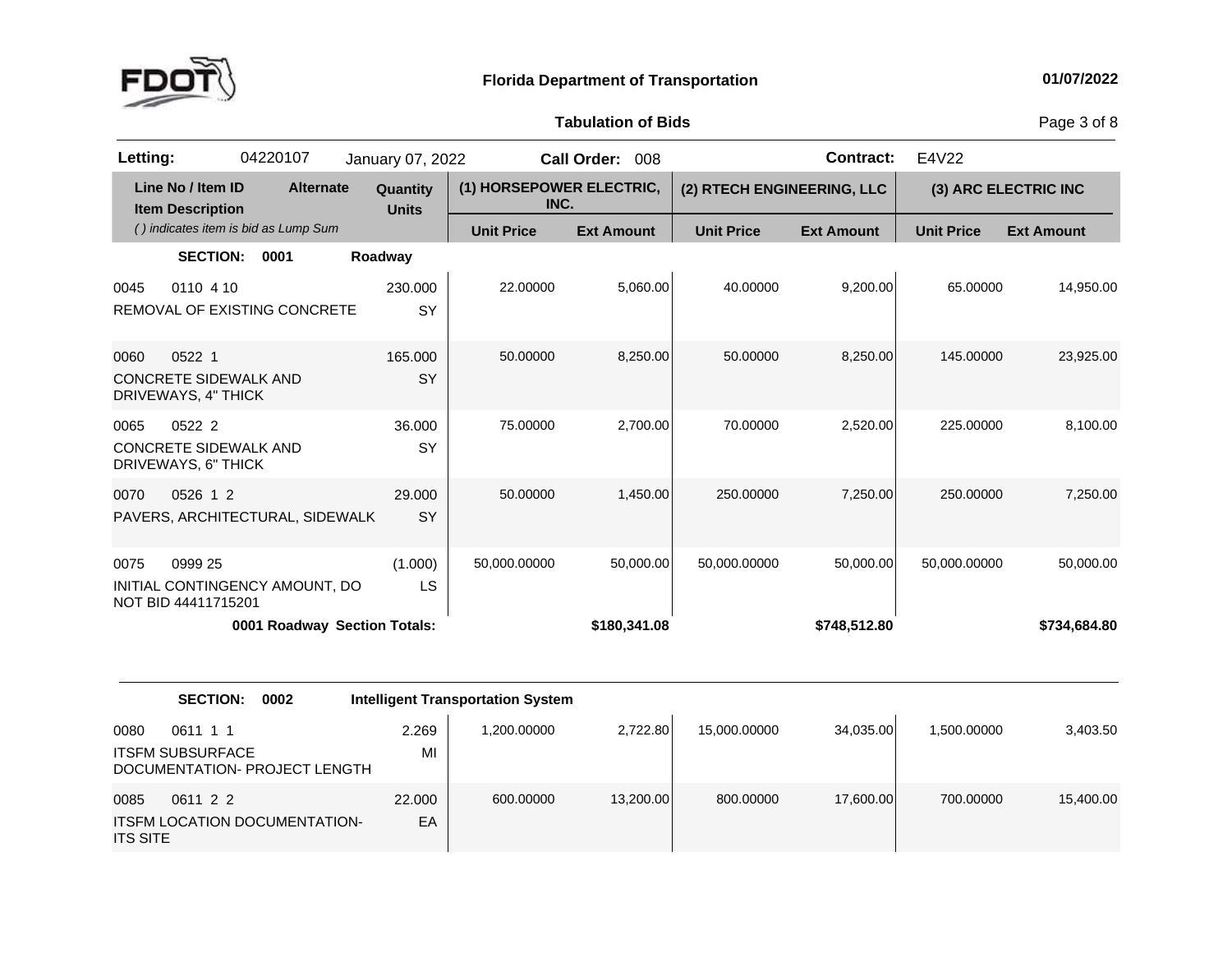

Page 4 of 8

| Letting:              |                                                                  | 04220107                             | January 07, 2022         |                                          | Call Order: 008   |                            | <b>Contract:</b>  | E4V22             |                      |
|-----------------------|------------------------------------------------------------------|--------------------------------------|--------------------------|------------------------------------------|-------------------|----------------------------|-------------------|-------------------|----------------------|
|                       | Line No / Item ID<br><b>Item Description</b>                     | <b>Alternate</b>                     | Quantity<br><b>Units</b> | (1) HORSEPOWER ELECTRIC,<br>INC.         |                   | (2) RTECH ENGINEERING, LLC |                   |                   | (3) ARC ELECTRIC INC |
|                       |                                                                  | () indicates item is bid as Lump Sum |                          | <b>Unit Price</b>                        | <b>Ext Amount</b> | <b>Unit Price</b>          | <b>Ext Amount</b> | <b>Unit Price</b> | <b>Ext Amount</b>    |
|                       | <b>SECTION:</b>                                                  | 0002                                 |                          | <b>Intelligent Transportation System</b> |                   |                            |                   |                   |                      |
| 0090<br><b>TRENCH</b> | 0630 2 11                                                        | CONDUIT, FURNISH & INSTALL, OPEN     | 538.000<br>LF            | 15.00000                                 | 8,070.00          | 17.00000                   | 9,146.00          | 24.00000          | 12,912.00            |
| 0095                  | 0630 2 12<br>DIRECTIONAL BORE                                    | CONDUIT, FURNISH & INSTALL,          | 13,821.000<br>LF         | 26.00000                                 | 359,346.00        | 42.00000                   | 580,482.00        | 55.00000          | 760,155.00           |
| 0100                  | 0630 2 14<br>ABOVEGROUND                                         | CONDUIT, FURNISH & INSTALL,          | 826,000<br>LF            | 25.00000                                 | 20,650.00         | 25.00000                   | 20,650.00         | 40.00000          | 33,040.00            |
| 0105<br><b>MOUNT</b>  | 0630 2 15                                                        | CONDUIT, FURNISH & INSTALL, BRIDGE   | 430,000<br>LF            | 45.00000                                 | 19,350.00         | 55.00000                   | 23,650.00         | 45.00000          | 19,350.00            |
| 0110<br>2-12 FIBERS   | 0633 1111                                                        | FIBER OPTIC CABLE, F&I, OVERHEAD,    | 215.000<br>LF            | 3.50000                                  | 752.50            | 3.00000                    | 645.00            | 5.00000           | 1,075.00             |
| 0115                  | 0633 1121<br>FIBER OPTIC CABLE, F&I,<br>UNDERGROUND, 2-12 FIBERS |                                      | 17,044.000<br>LF         | 3.50000                                  | 59,654.00         | 3.00000                    | 51,132.00         | 6.00000           | 102,264.00           |
| 0120<br><b>SPLICE</b> | 0633 2 31                                                        | FIBER OPTIC CONNECTION, INSTALL,     | 160,000<br>EA            | 40.00000                                 | 6,400.00          | 60.00000                   | 9,600.00          | 75.00000          | 12,000.00            |
| 0125                  | 0633 3 11<br>FIBER OPTIC CONNECTION                              | HARDWARE, F&I, SPLICE ENCLOSURE      | 3.000<br>EA              | 800.00000                                | 2,400.00          | 1,200.00000                | 3,600.00          | 1,400.00000       | 4,200.00             |
| 0130                  | 0633 3 12<br>FIBER OPTIC CONNECTION                              | HARDWARE, F&I, SPLICE TRAY           | 14.000<br>EA             | 55.00000                                 | 770.00            | 50.00000                   | 700.00            | 120.00000         | 1,680.00             |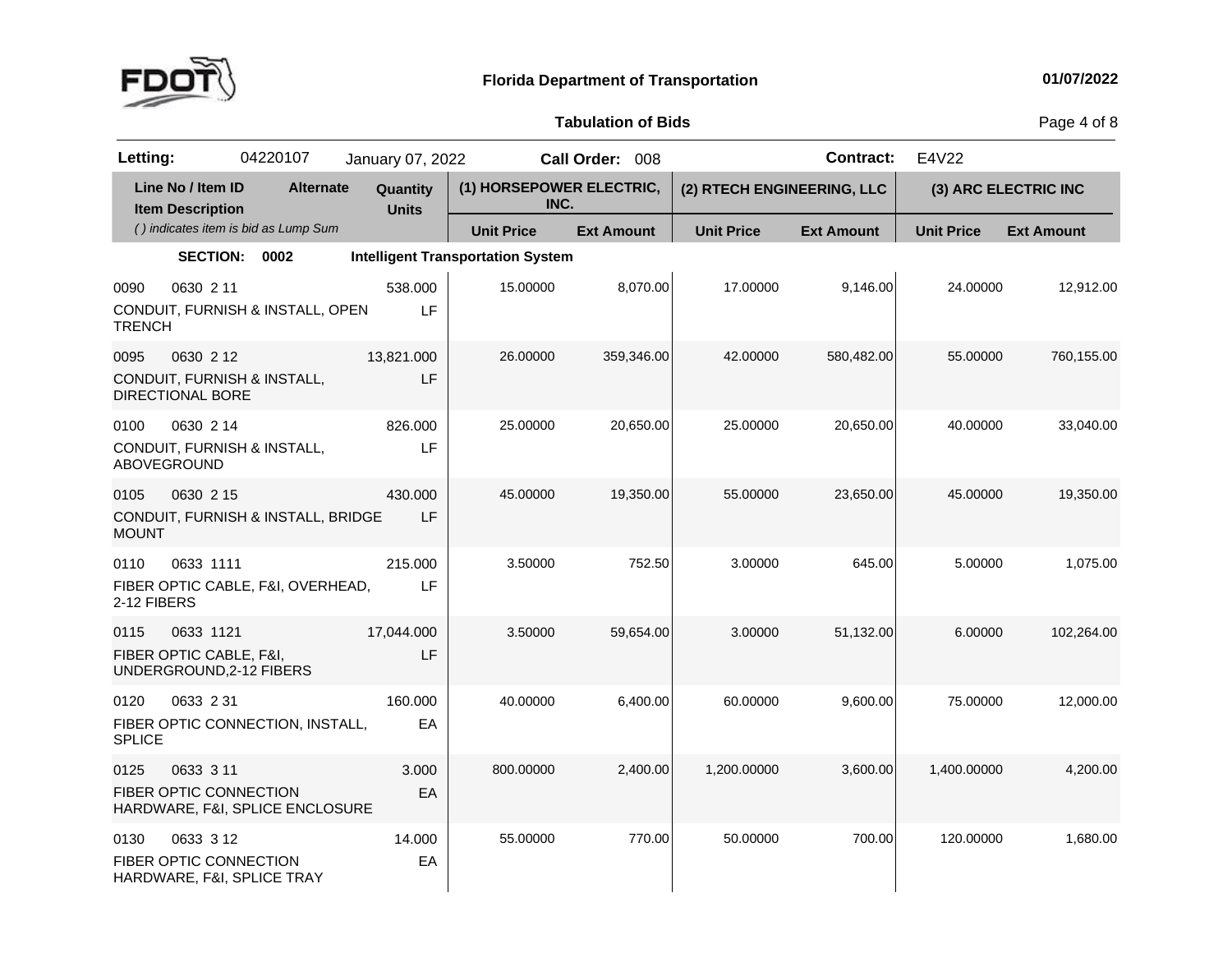

Page 5 of 8

| Letting:                  |                                                                  | 04220107                                                       | January 07, 2022         |                                          | Call Order: 008   |                            | <b>Contract:</b>  | E4V22             |                      |
|---------------------------|------------------------------------------------------------------|----------------------------------------------------------------|--------------------------|------------------------------------------|-------------------|----------------------------|-------------------|-------------------|----------------------|
|                           | Line No / Item ID<br><b>Item Description</b>                     | <b>Alternate</b>                                               | Quantity<br><b>Units</b> | (1) HORSEPOWER ELECTRIC,<br>INC.         |                   | (2) RTECH ENGINEERING, LLC |                   |                   | (3) ARC ELECTRIC INC |
|                           |                                                                  | () indicates item is bid as Lump Sum                           |                          | <b>Unit Price</b>                        | <b>Ext Amount</b> | <b>Unit Price</b>          | <b>Ext Amount</b> | <b>Unit Price</b> | <b>Ext Amount</b>    |
|                           | <b>SECTION:</b>                                                  | 0002                                                           |                          | <b>Intelligent Transportation System</b> |                   |                            |                   |                   |                      |
| 0135                      | 0633 3 13<br>FIBER OPTIC CONNECTION<br><b>CONNECTOR ASSEMBLY</b> | HARDWARE, F&I, PRETERMINATED                                   | 108.000<br>EA            | 40.00000                                 | 4,320.00          | 55.00000                   | 5,940.00          | 100.00000         | 10,800.00            |
| 0140<br><b>TERMINATED</b> | 0633 3 16<br><b>FIBER OPTIC CONNECTION</b>                       | HARDWARE, F&I, PATCH PANEL- FIELD                              | 9.000<br>EA              | 1,100.00000                              | 9,900.00          | 1,500.00000                | 13,500.00         | 1,450.00000       | 13,050.00            |
| 0145                      | 0633 3 17<br>FIBER OPTIC CONNECTION                              | HARDWARE, F&I, CONNECTOR PANEL                                 | 9.000<br>EA              | 120.00000                                | 1,080.00          | 400.00000                  | 3,600.00          | 225.00000         | 2,025.00             |
| 0150                      | 0633 6<br>FIBER OPTIC CABLE LOCATOR                              |                                                                | 139.000<br>DA            | 100.00000                                | 13,900.00         | 8.00000                    | 1,112.00          | 800.00000         | 111,200.00           |
| 0155                      | 0633 8 1<br>CABLE, FURNISH & INSTALL                             | MULTI-CONDUCTOR COMMUNICATION                                  | 42.000<br>LF             | 5.00000                                  | 210.00            | 18.00000                   | 756.00            | 6.00000           | 252.00               |
| 0160<br><b>COVER SIZE</b> | 0635 2 11                                                        | PULL & SPLICE BOX, F&I, 13" x 24"                              | 133.000<br>EA            | 1,000.00000                              | 133,000.00        | 1,000.00000                | 133,000.00        | 900.00000         | 119,700.00           |
| 0165<br><b>COVER SIZE</b> | 0635 2 12                                                        | PULL & SPLICE BOX, F&I, 24" X 36"                              | 43.000<br>EA             | 2,250.00000                              | 96,750.00         | 2,500.00000                | 107,500.00        | 2,200.00000       | 94,600.00            |
| 0170                      | 0639 1122<br>BY CONTRACTOR                                       | ELECTRICAL POWER SERVICE, F&I,<br>UNDERGROUND, METER PURCHASED | 3.000<br>AS              | 32,000.00000                             | 96,000.00         | 6,000.00000                | 18,000.00         | 4,500.00000       | 13,500.00            |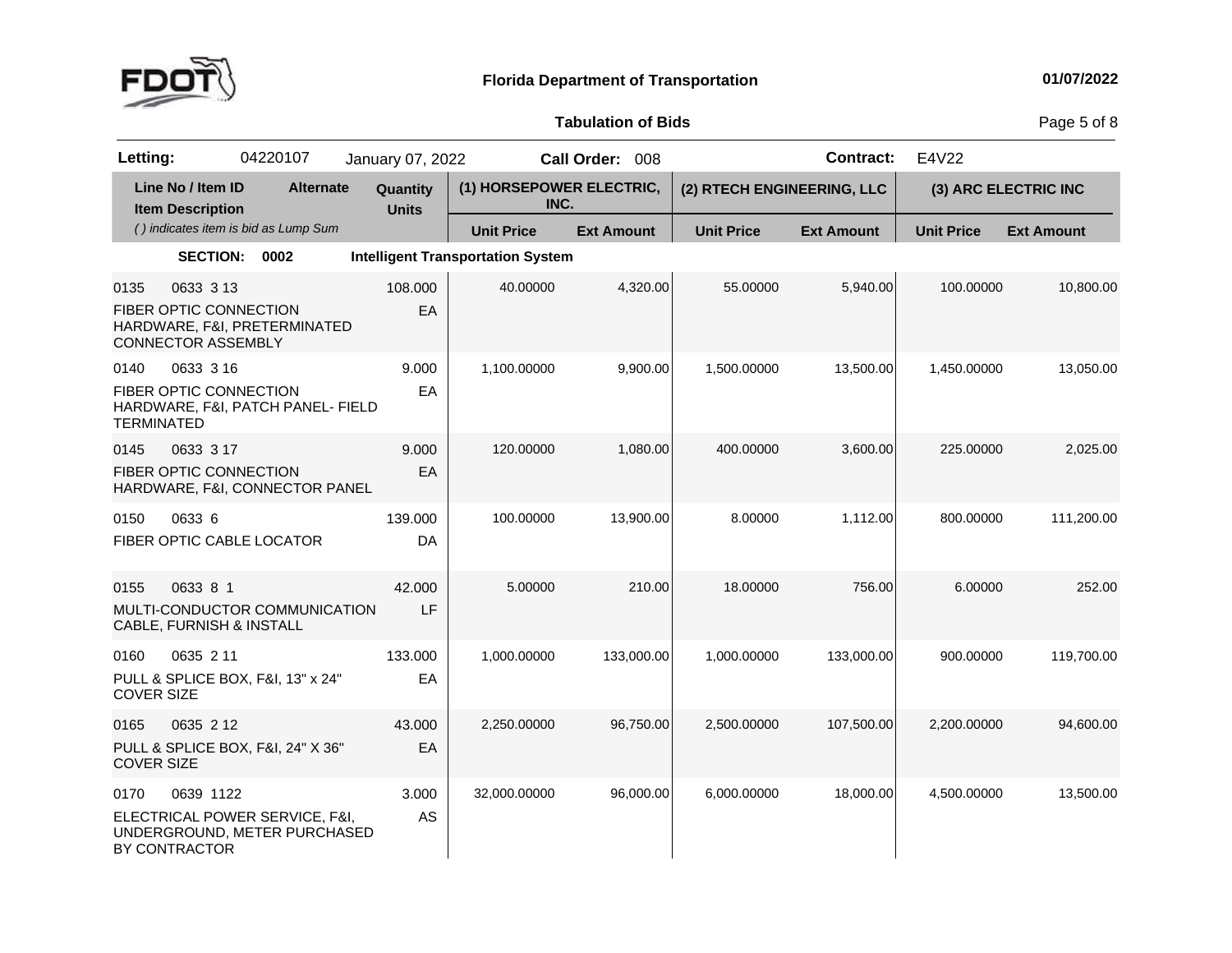

Page 6 of 8

| Letting:              |                                              | 04220107                                                                                         | January 07, 2022         |                                          | Call Order: 008   |                            | <b>Contract:</b>  | E4V22             |                      |
|-----------------------|----------------------------------------------|--------------------------------------------------------------------------------------------------|--------------------------|------------------------------------------|-------------------|----------------------------|-------------------|-------------------|----------------------|
|                       | Line No / Item ID<br><b>Item Description</b> | <b>Alternate</b>                                                                                 | Quantity<br><b>Units</b> | (1) HORSEPOWER ELECTRIC,<br>INC.         |                   | (2) RTECH ENGINEERING, LLC |                   |                   | (3) ARC ELECTRIC INC |
|                       |                                              | () indicates item is bid as Lump Sum                                                             |                          | <b>Unit Price</b>                        | <b>Ext Amount</b> | <b>Unit Price</b>          | <b>Ext Amount</b> | <b>Unit Price</b> | <b>Ext Amount</b>    |
|                       | <b>SECTION:</b>                              | 0002                                                                                             |                          | <b>Intelligent Transportation System</b> |                   |                            |                   |                   |                      |
| 0175<br>& INSTALL     | 0639 2 1                                     | ELECTRICAL SERVICE WIRE, FURNISH                                                                 | 30,134.000<br>LF         | 9.48000                                  | 285,670.32        | 18.00000                   | 542,412.00        | 18.00000          | 542,412.00           |
| 0180                  | 0639 2 6                                     | ELECTRICAL SERVICE WIRE, REMOVE                                                                  | 123.000<br>LF            | 0.10000                                  | 12.30             | 1.00000                    | 123.00            | 1.00000           | 123.00               |
| 0185                  | 0639 3 11<br>F&I, POLE MOUNT                 | ELECTRICAL SERVICE DISCONNECT,                                                                   | 35.000<br>EA             | 1,800.00000                              | 63,000.00         | 1,500.00000                | 52,500.00         | 2.800.00000       | 98,000.00            |
| 0190<br>$1 - 52 - 01$ | 0639 5 26<br><b>EMERGENCY GENERATOR-</b>     | PERMANENT, 50 KW, PROJECT 444117-                                                                | 3.000<br>EA              | 75,000.00000                             | 225,000.00        | 75,000.00000               | 225,000.00        | 85,000.00000      | 255,000.00           |
| 0195                  | 0639 6 1                                     | ELECTRICAL POWER SERVICE-<br>TRANSFORMER FURNISH & INSTALL                                       | 24.000<br>EA             | 1.500.00000                              | 36,000.00         | 4,000.00000                | 96,000.00         | 4.200.00000       | 100,800.00           |
| 0200                  | 0639 7113                                    | ELECTRICAL POWER SERVICE, F&I,<br>POINT OF USE MANUAL TRANSFER<br>SWITCH, PROJECT 444117-1-52-01 | 16.000<br>EA             | 1,800.00000                              | 28,800.00         | 4,500.00000                | 72,000.00         | 1,600.00000       | 25,600.00            |
| 0205                  | 0641 2 12<br>TYPE P-II SERVICE POLE          | PRESTRESSED CONCRETE POLE, F&I,                                                                  | 28.000<br>EA             | 1,500.00000                              | 42,000.00         | 3,000.00000                | 84,000.00         | 2,400.00000       | 67,200.00            |
| 0210<br><b>MODIFY</b> | 0670 5400                                    | TRAFFIC CONTROLLER ASSEMBLY,                                                                     | 10.000<br><b>AS</b>      | 3,500.00000                              | 35,000.00         | 3,000.00000                | 30,000.00         | 3,500.00000       | 35,000.00            |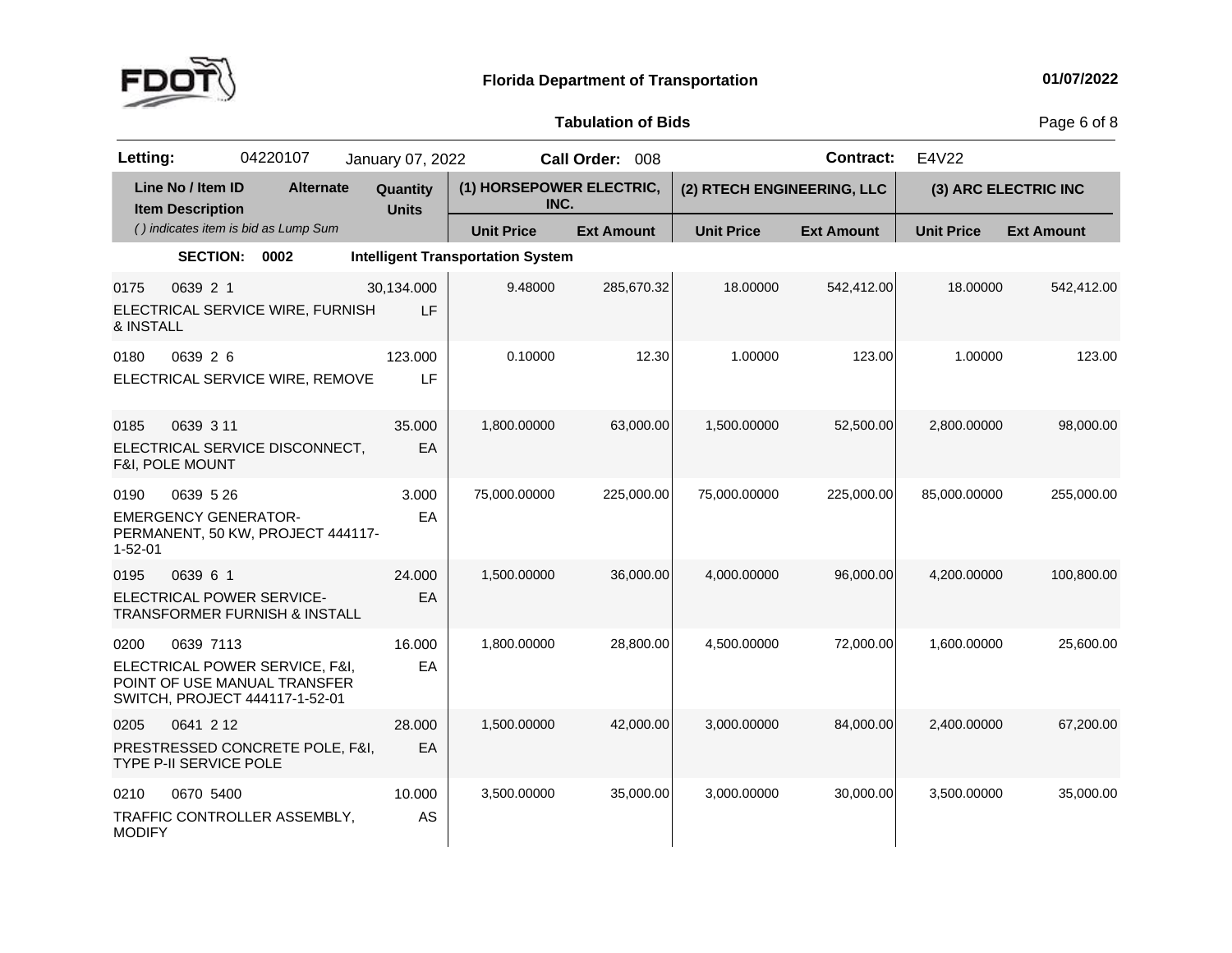

Page 7 of 8

| Letting:                   |                                                | 04220107                                                            | January 07, 2022         |                                          | Call Order: 008   |                            | <b>Contract:</b>  | E4V22             |                      |
|----------------------------|------------------------------------------------|---------------------------------------------------------------------|--------------------------|------------------------------------------|-------------------|----------------------------|-------------------|-------------------|----------------------|
|                            | Line No / Item ID<br><b>Item Description</b>   | <b>Alternate</b>                                                    | Quantity<br><b>Units</b> | (1) HORSEPOWER ELECTRIC,<br>INC.         |                   | (2) RTECH ENGINEERING, LLC |                   |                   | (3) ARC ELECTRIC INC |
|                            |                                                | () indicates item is bid as Lump Sum                                |                          | <b>Unit Price</b>                        | <b>Ext Amount</b> | <b>Unit Price</b>          | <b>Ext Amount</b> | <b>Unit Price</b> | <b>Ext Amount</b>    |
|                            | <b>SECTION:</b>                                | 0002                                                                |                          | <b>Intelligent Transportation System</b> |                   |                            |                   |                   |                      |
| 0215                       | 0676 2122<br>24" W X 46" H X 22" D             | ITS CABINET, FURNISH & INSTALL,<br>POLE MOUNT WITH SUNSHIELD, 336S, | 3.000<br>EA              | 6,500.00000                              | 19,500.00         | 7,000.00000                | 21,000.00         | 5,000.00000       | 15,000.00            |
| 0220                       | 0676 2500<br><b>ITS CABINET- ADJUST/MODIFY</b> |                                                                     | 6.000<br>EA              | 750.00000                                | 4,500.00          | 850.00000                  | 5,100.00          | 5,000.00000       | 30,000.00            |
| 0225                       | 0684 1 1<br><b>FURNISH &amp; INSTALL</b>       | MANAGED FIELD ETHERNET SWITCH,                                      | 3.000<br>EA              | 3,500.00000                              | 10,500.00         | 5,500.00000                | 16,500.00         | 4,800.00000       | 14,400.00            |
| 0230<br><b>REMOVE</b>      | 0684 6 60                                      | WIRELESS COMMUNICATION DEVICE,                                      | 6.000<br>EA              | 50.00000                                 | 300.00            | 1,200.00000                | 7,200.00          | 500.00000         | 3,000.00             |
| 0235<br><b>INTERACTIVE</b> | 0685 1 11<br>FURNISH AND INSTALL, LINE         | UNINTERRUPTIBLE POWER SUPPLY,                                       | 3.000<br>EA              | 4,500.00000                              | 13,500.00         | 2,800.00000                | 8,400.00          | 1,500.00000       | 4,500.00             |
| 0240                       | 0685 2 1                                       |                                                                     | 9.000                    | 800.00000                                | 7,200.00          | 1,200.00000                | 10,800.00         | 6,000.00000       | 54,000.00            |
|                            | RPMU, FURNISH AND INSTALL                      | REMOTE POWER MANAGEMENT UNIT-                                       | EA                       |                                          |                   |                            |                   |                   |                      |
|                            |                                                | 0002 Intelligent Transportation Section Totals:<br><b>System</b>    |                          |                                          | \$1,619,457.92    |                            | \$2,205,683.00    |                   | \$2,575,641.50       |

**Contract Grand**

**Totals: \$1,799,799.00 \$2,954,195.80 3,310,326.30**